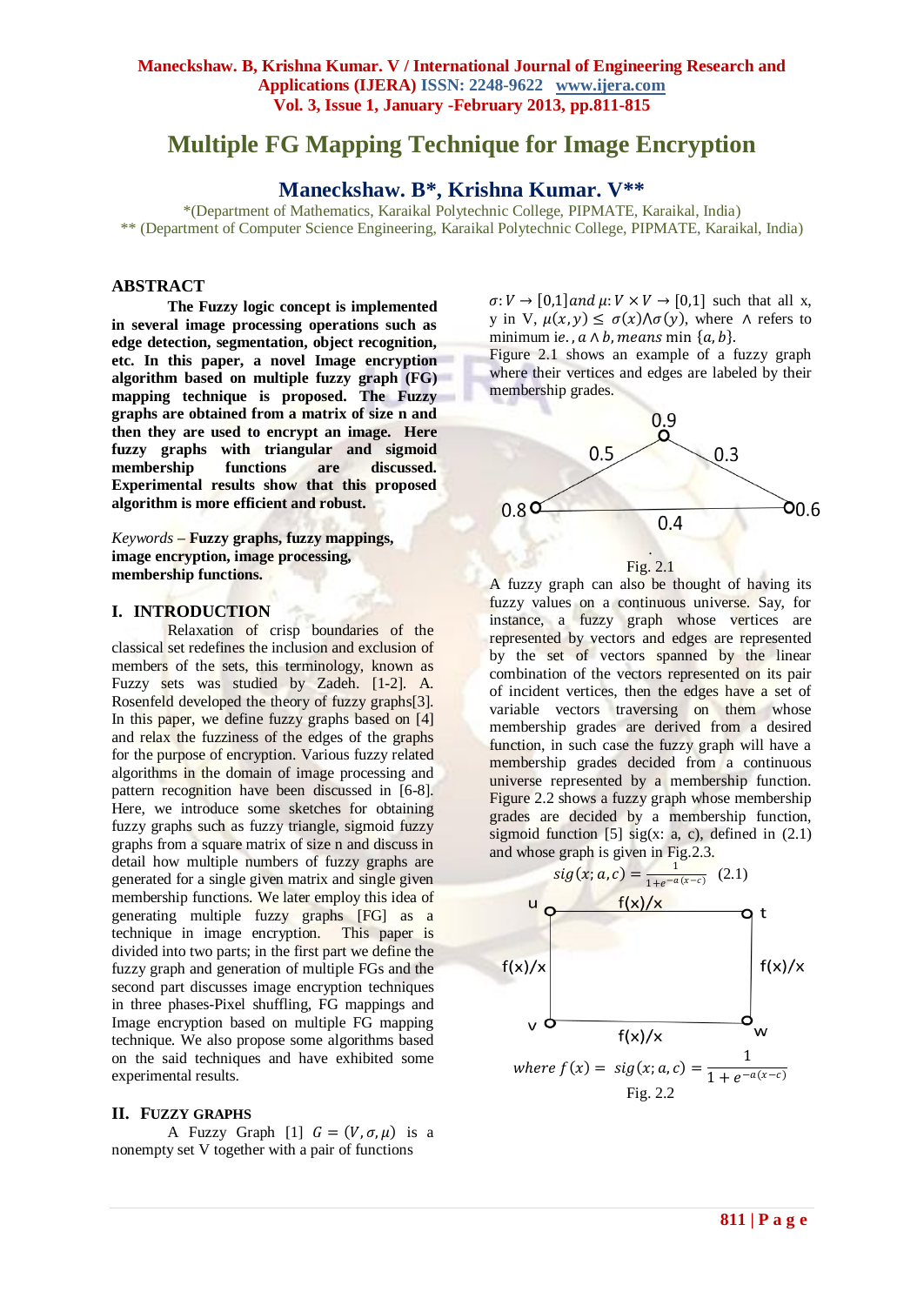

## **III. OBTAINING A FUZZY GRAPH FROM A GIVEN SQUARE MATRIX**

In this section we explore some ins and outs of obtaining a fuzzy graph from a given matrix. We can do it in number of ways, here we give two different ideas of obtaining them, the first one is about obtaining a fuzzy cycle and the second is about obtaining a fuzzy graph.

#### 3.1 Fuzzy cycle from Mat M.

Let M be any square matrix of size n; let the vertices of the fuzzy graph represent the rows of the matrices. We draw an edge between every pair of vertices if they represent adjacent rows of the matrix. By assuming that the  $n^{th}$  row is adjacent to the  $1<sup>st</sup>$  row, we will have an edge between the  $n<sup>th</sup>$ vertex and the 1<sup>st</sup> vertex. Thus we obtain a cycle of n vertices. Now, by defining the MFs on the vertices/edges we get a fuzzy cycle. For a 3x3 matrix we will obtain a fuzzy triangle as described in 3.1.1

#### 3.1.1 Fuzzy triangle from a 3x3 matrix

Let  $M=[1 \ 2 \ 3;4 \ 5 \ 6;7 \ 8 \ 9]$ , and the membership function be the triangle(x;a,b,c) [5] as defined in (3.2) whose graph is shown in Fig 3.1.

triangle
$$
triangle(x, a, b, c) = \begin{cases} 0, x \le a, \\ \frac{x-a}{b-a}, a \le x \le b \\ \frac{c-x}{b-a}, b \le x \le c \\ 0, x \ge c \end{cases}
$$
(3.2)



Then by finding membership function, triangle $(1.9, 1, 2, 3)$  we obtain the grade 0.9 which is given to vertex corresponding to first row. Similarly, the other grades are obtained as shown in Fig 3.2.



#### 3.2 Fuzzy graph from Mat M

We can also obtain a desired graph from a matrix by considering the vertices as the entries of the matrix and connecting edges between them whenever they are adjacent. Thus we will get a grid like graph and for this graph if we apply membership grades we will obtain a fuzzy graph. We can also consider omitting some edges without connecting some adjacent vertices for a desired purpose to obtain distinct graphs. In the following, we describe this idea of obtain a fuzzy graph with the help of sigmoid function defined earlier and we call this graph as sigmoid fuzzy graph.

## 3.2.1 Sigmoid Fuzzy Graph

Let  $A=(a_{ii})$ , be a 3x3 matrix, consider drawing a graph as shown in Fig.3.3.We name the vertex  $a_{22}$ as the centre `c' . Keeping c as centre we obtain the fuzzy values for each vertex of the graph by applying sigmoid function  $sig(x; a, c)$  as defined in (3.1). The value a can be randomly chosen from any other vertices, in this case we choose  $a = 1$ . We notice that the fuzzy value of c is 0.5 and the corresponding values prior and later to centre c are lesser and greater than 0.5 respectively.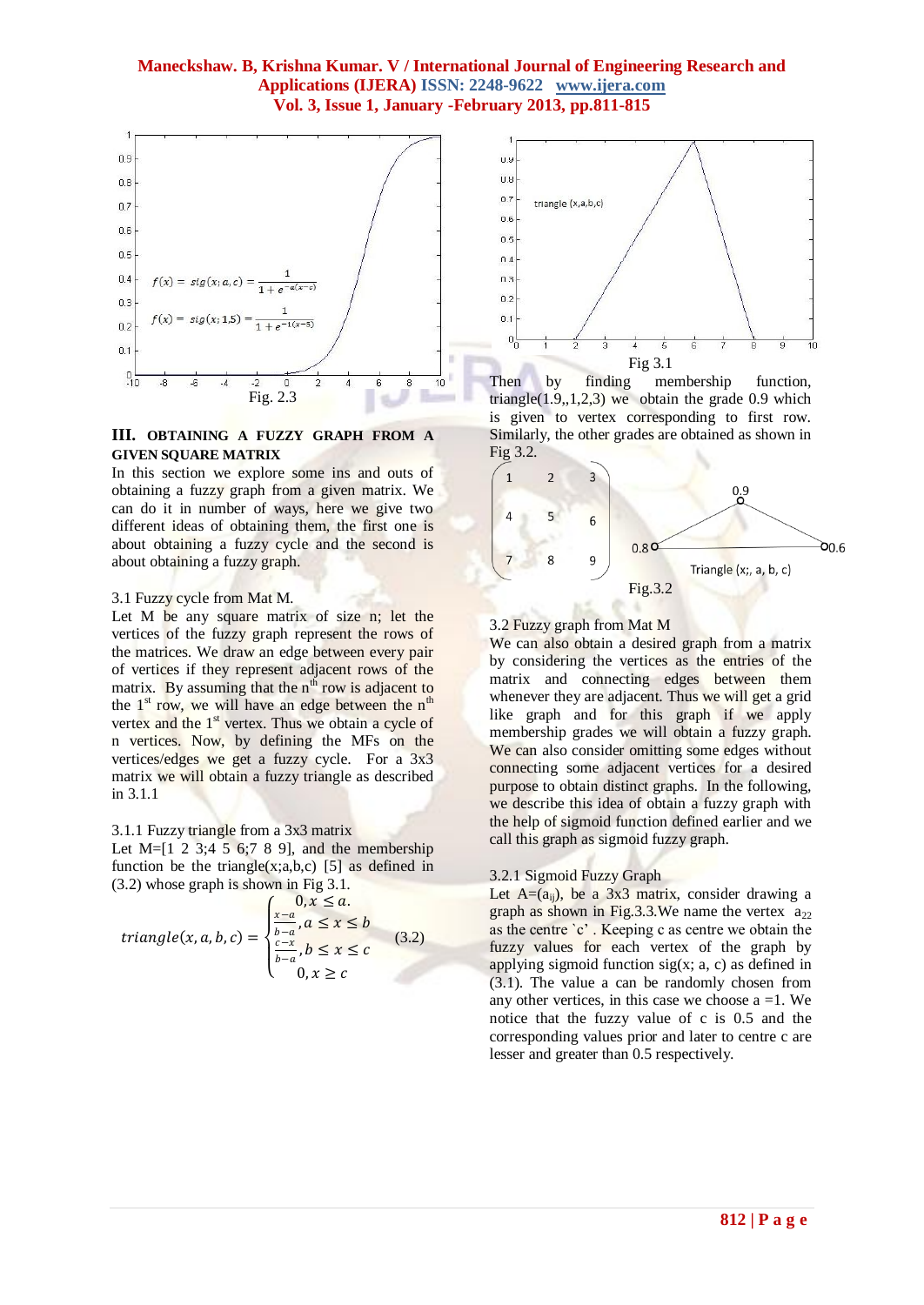

Now, if we change the 'a' value to be the entry at  $a_{23}$ , i.e., a=6, then we will have the fuzzy graph as shown in Fig. 3.4. In this case we have obtained a fuzzy graph with lesser vertices as the grades at the remaining vertices vanish for a precision of 3 decimals. Here we can notice that still c's value is 0.5. This means that the factor 'a' controls the slope at the cross over vertex 'c', where the cross over vertex is the one which has a fuzzy value 0. 5 and the corresponding values prior and later to centre c are lesser and greater than 0.5 respectively.



From this approach we understand that for a single matrix M of size n, and for a single membership function, we will get a multiple number of fuzzy graphs as we change our 'a' factor. Again when we change the centre c, we will still get some more new fuzzy graphs depending upon the matrix choice. Hence, we are comprehended with the scale of generating a multiple number of fuzzy graphs. We utilize this technique to generate multiple numbers of fuzzy graphs which will aid us to have a fuzzy graph covering over an image to encrypt it in an efficient manner. Section that follows is about implementing such a technique.

#### **IV. IMAGE ENCRYPTION**

This section is devoted to image encryption using the technique of multiple FG mapping. We undergo the process of image encryption by dividing it into three stages – shuffling, mapping and encryption in order to have a greater security levels.

#### 4.1 Pixel Shuflling

Foremostly, we consider grouping the images pixels into image blocks  $B_i$  of size n-each such that  $B=UB_j$ , where B is the image. For all pixels in  $B_j$ , a unique block  $C_j$  is found through a transformation represented in (4.1).

 $X' = TX$ , where  $X \in B_j$  and  $X' \in C_j$  (4.1) The transformation is so chosen in such a way that there exists greater dissimilarity between the blocks  $B_j$  and  $C_j$  which is determined by using the correlation function  $\rho$  as the dissimilarity measure for a given threshold τ. The following algorithm describes the process involved pixel shuffling.

4.1.2 Pixel shuffling Algorithm Begin Pixel Shuffling

Step 1: Divide the image into blocks  $B_i$ 

Step 2: Set up a transformation  $T=[Tm]$ , where A is mx1 matrix and Tm is a  $j \times j$  matrix where  $j = |C_j|$ Step 3: Randomly chose a Tm from T

Step 4: For each block  $B_i$  apply the transformation given below to obtain a new position of the vectors

$$
X'=T_mX
$$

Step 5: Calculate the correlation  $\rho$  using the correlation function given in  $(4.2)$  for the blocks  $B_i$ and  $C_j$  where  $B_j$  is the original block and  $C_j$  is the newly obtained block

$$
\rho = \frac{\Sigma_{i,j}[B_{ij} - B_{ij}][c_{ij} - c_{ij}]}{\sqrt{\Sigma_{i,j}[B_{ij} - B_{ij}]^2} \sqrt{[c_{ij} - c_{ij}]^2}}
$$
(4.2)

Step 6: If  $\rho < \tau$  then place the pixels of B<sub>j</sub> in C<sub>j</sub> Otherwise repeat the process by randomly choosing  $T_k$  for  $k \neq m$ . In case all such choices<br>are exhausted retain the lastly chosen are exhausted retain transformation

End Pixel Shuffling

## 4.2 FG Mapping onto an image

In this part, we describe the process of mapping the fuzzy graph onto an image. We have seen in the previous section how to generate a multiple numbers of fuzzy graphs such as fuzzy triangle, fuzzy sigmoid graphs etc., from a given matrix of size n. We can utilize these multiple FGs to construct a fuzzy graph covering over the image that is considered for encryption. By constructing FGs randomly over the image so that the union of such constructed FGs covers the entire image to a larger extend. The number of fuzzy graphs required for construction is proportional to the size of the target image. The security of the encryption increases as the number of fuzzy graphs mapped onto the image increases. This patents that it is highly infeasible to decrypt the encrypted image without knowing the patterns and the orders of the fuzzy graphs so mapped onto it. The mapping is done by undergoing the following steps.

4.2.1 FG Mapping Algorithm

Begin

Step 1: Choose a set of matrices  $M_1, M_2, ..., M_k$ 

Step 2: Choose a set of Membership functions  $MF<sub>1</sub>$ ,  $MF<sub>2</sub>$  MFs. (s need not be equal to k as we know that for one MF we will get a multiple FGs, so  $s \leq k$ ).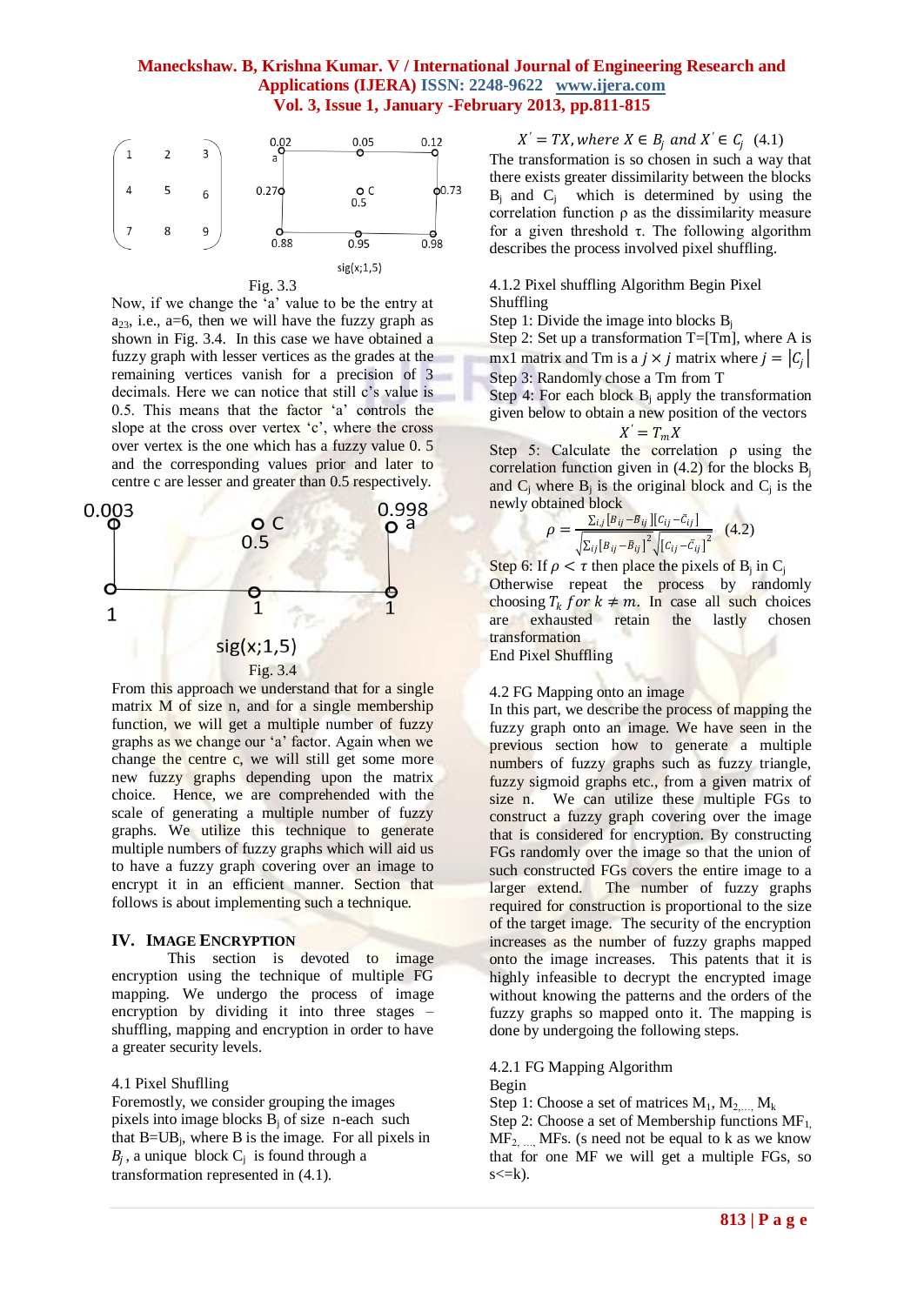Step 3: Apply the MFs to obtain the Fuzzy Graphs  $FG_1$ ,  $FG_2$ , ...,  $FG_t$ . (t will be greater than t for a similar reason ,i.e., t>=k>=s).

Step 4: Divide the shuffled image into blocks  $B_1$ ,  $B_2$ , ...  $B_k$  of sizes  $n_1, n_2, \ldots, n_k$  where each  $n_i$  will represent the number of vertices of  $FG_1, FG_2, ...,$  $FG_t$  and

$$
N = \sum_{i=1}^{k} n_i = \sum_{j=1}^{t} |V(FG_j| \quad (4.3)
$$

Step 5: Plot the fuzzy graphs  $FG_1$ ,  $FG_2$ , ...,  $FG_t$ onto the image blocks  $B_1, B_2, \ldots B_k$ . End

4.3 Image Encryption based on Multiple FG Mapping technique.

The membership functions of the fuzzy graphs play an important role on the outcome of the image encryption process. The fuzzy value lies in the interval [0,1], we can always have a one-one mapping for any interval [a,b] of the real line, so we choose an interval [a,b] of length b-a, first. For every  $x \in [a, b]$ , we obtain a set of fuzzy floating point (FFP) values for each fuzzy graphs  $FG_i$ contained in the block  $B_j$ . For a set of p- pixels belonging to block  $B_i$  we will choose that number of pixels using the FFP values. The selected FFP values are then XOR' ed with each pixel of the image block  $B_i$  to obtain the encrypted image block  $E_i$  as represented by the following equation.

 $E_j = mod(FFP_j * 10^3, 256) \oplus P_j$  (4.4)

The following algorithm represents the process described above.

4.3.1 Multiple FG mapping Technique Image Processing Algorithm

Begin

Step 1: Shuffle the image to be encrypted as given shuffling algorithm of section

Step 2: Map the fuzzy graphs as given in FG mapping algorithm

Step 3: Select a interval range [a,b]

Step 4: For each  $x \in [a, b]$ , obtain a set of fuzzy floating point (FFP) values for each fuzzy graphs  $FG<sub>i</sub>$  contained in the block B

Step 5: For a set of p- pixels belonging to block  $B_i$ choose that number of pixels by using the FFP values.

Step 6: Apply XOR with each pixel of the image block  $B_i$  to obtain the encrypted image block  $E_i$  as represented by the following equation (4.4).

 $E_j = mod(FFP_j * 10^3, 256) \oplus P_j$ 

Step 7 : obtain the encrypted image E by taking the union of  $E_i$ 's

$$
E=\bigcup_j E_j
$$

4.4 Experimental Results:

The proposed algorithm is implemented in MATLAB software and tested with various images. The results are presented in this section. The chosen matrix is [2 0 1; 4 9 3; 1 10 7] and the block size of the image is 3x3. We select the triangular and the sigmoid fuzzy graphs mentioned in the section 3.1.1 and in 3.2.1 and apply them alternatively onto the image. The range for the membership function is 0 to 10 with increment of 0.1 (i.e) a total of 100 fuzzy floating values are obtained and a non-zero floating value is selected for XOR operation.

Fig 4.1 shows the lena image and its multiple FG mapped encrypted image and Fig 4.2 shows their corresponding histograms.



Experimental results show that this proposed algorithm has large key space analysis and the histogram of the encrypted image is uniformly distributed.



Fig4.1

End